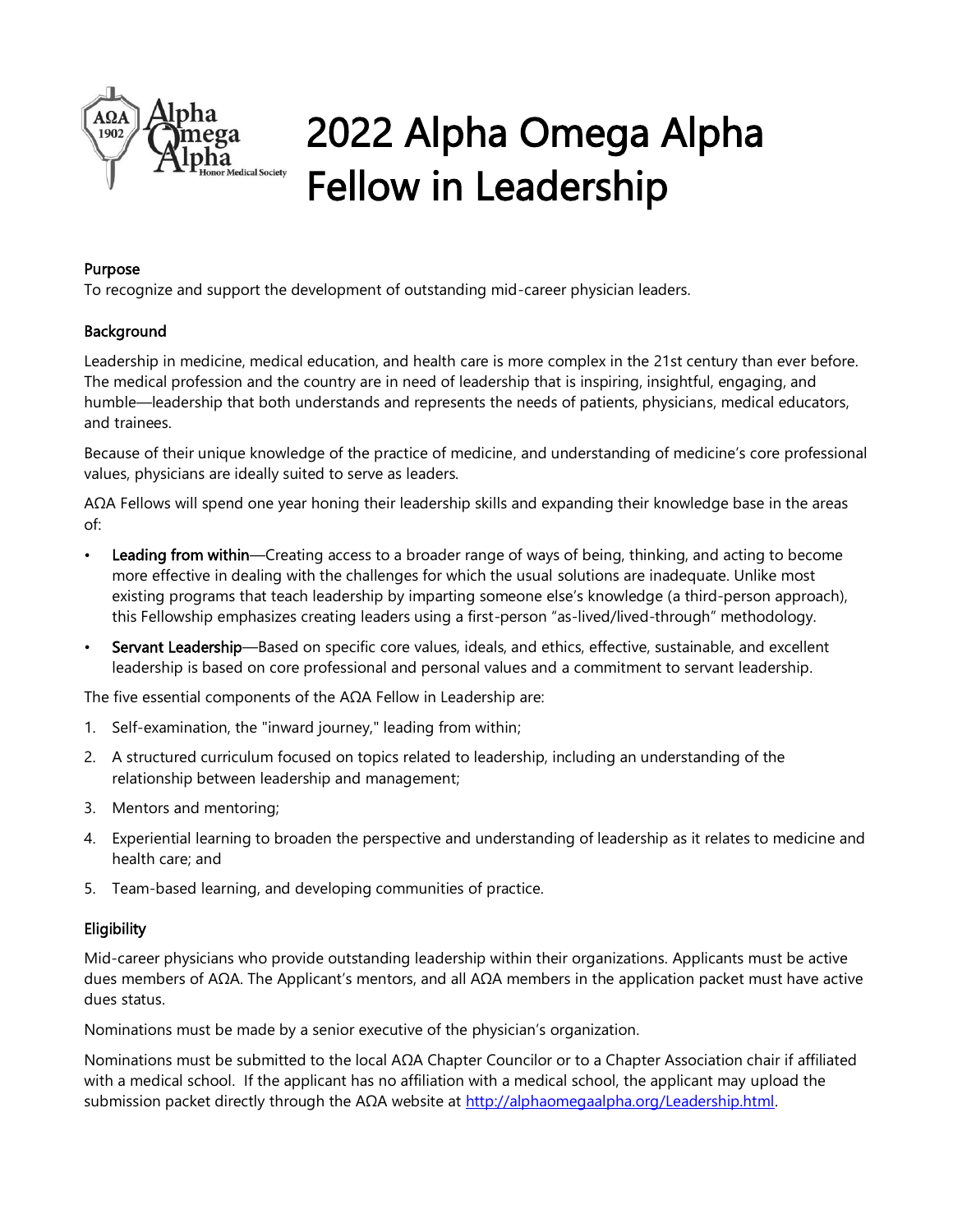Only one nominee will be accepted from a Chapter, private/community hospital or practice, or organization. A list of AΩA chapters and Associations with contact information is available online at http://alphaomegaalpha.org/Leadership.html.

If an AΩA Councilor applies for this award, the dean of the medical school must appoint another AΩA member from the Chapter to manage the nomination process to avoid any potential conflict of interest. The Dean and Councilor must notify the AΩA national office of the temporary appointment.

#### The Fellowship

Recipients will receive \$30,000 to be used for further development of their leadership skills through a specific year-long project. The funding may not be used for salary support for either the Fellow or institutional mentors. AΩA does not pay indirect costs. The award may be used for attendance at leadership development courses and resources related to the Fellow's project, or other expenses related to leadership development approved by AΩA.

#### Submission Requirements

Applicants must provide a detailed description of how they will use the funds to further their pursuit of leadership development. Applications must include:

- A nomination letter from a senior executive (e.g., the Dean, CEO, or equivalent) in the medical school or organization. The senior executive is expected to serve as one of the two mentors for the candidate, and thus his/her role in mentoring should be noted in the nomination letter. The nomination letter (maximum two pages) should include:
	- The nominator's reasons for nominating the applicant;
	- The applicant's personal and professional qualifications for the nomination, including specific examples emphasizing leadership; and
	- The nominator's role in mentoring the applicant.
- Description of a leadership experience/project that will broaden the applicant's perspective on leadership related to health care and medicine. The project should provide the applicant the opportunity to define a problem or need, identify barriers to addressing the problem, and design, implement, and complete an achievable plan. Sustainability of projects is important in the evaluation process. Preference will be given to scalable projects with the potential for a broad impact on medicine, medical education, health care, or other important challenges.
- Designation of at least two mentors who will assist the applicant in completing his/her project, serving as role models, offering advice as needed, and introducing the Fellow to key individuals either within or external to the organization.

 At least one mentor must be at the senior leadership level of the applicant's organization. This may be a Dean, Chief Executive Officer, or the President of an association/organization that has a regional or national presence. Mentorship must be ongoing throughout, and after, the fellowship year.

Mentors should provide the Fellow access to high-level administrators and leaders. Mentors should commit to the mentoring plan and to allocating time to support the Fellow's ongoing leadership opportunities during and after completion of the Fellowship.

- A commitment letter from the Chief Executive Officer of the applicant's institution detailing the institution's explicit commitment to the Fellow (maximum four pages). The letter must include:
	- 1. A commitment to provide protected time of at least 20% for the applicant to complete the Fellowship activities. Protected time must include AΩA's orientation and leadership course to be held in July, bimonthly AΩA teleconferences, and time for the Fellow to meet with his/her mentor and AΩA faculty liaison. Institutions must commit to providing full coverage for the Fellows' duties during this time, in addition to the ongoing protected time.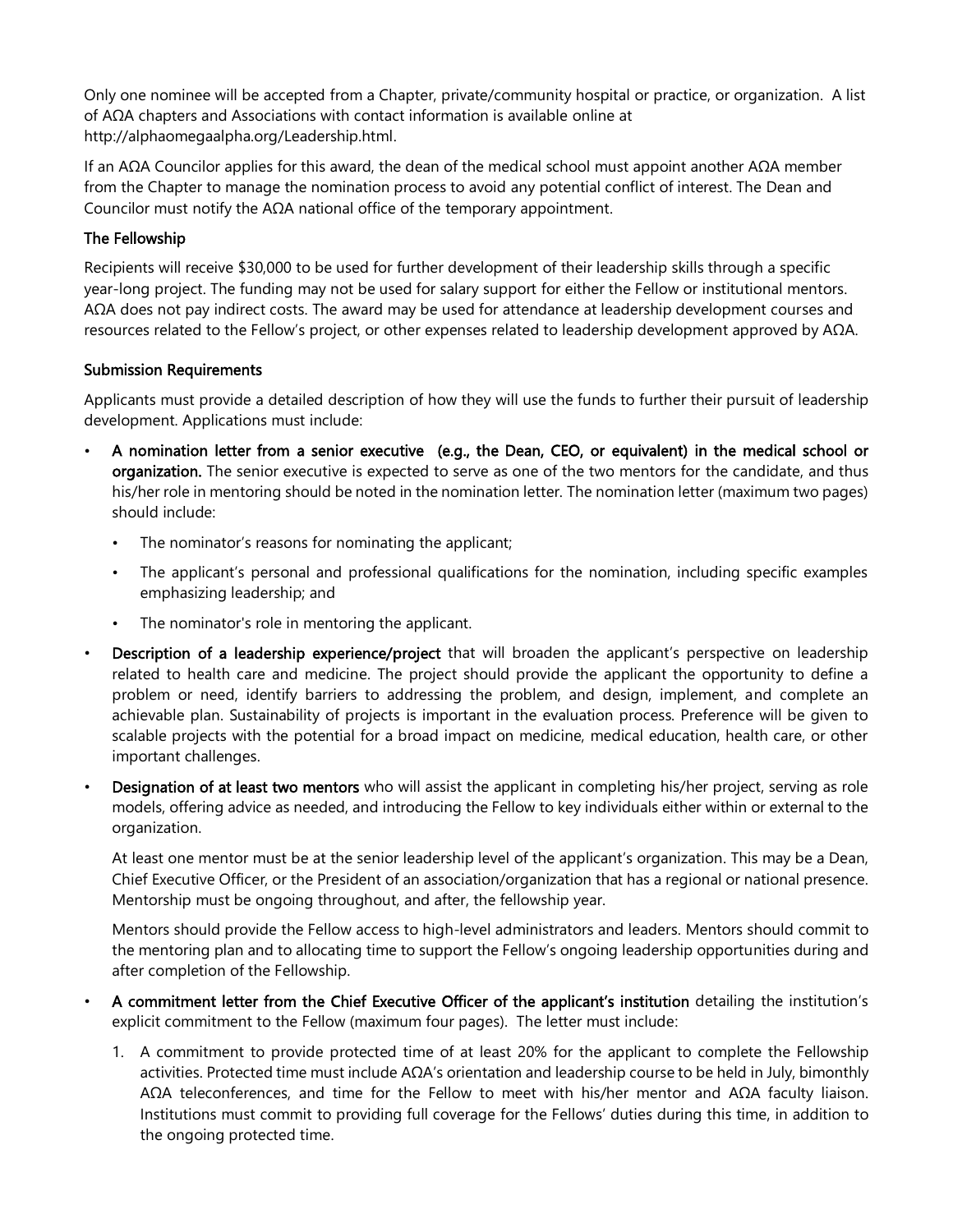- A letter of recommendation from the applicant's direct supervisor (maximum two pages) that comments on the applicant's qualifications for the Fellowship, including leadership qualities and potential. The letter must acknowledge the institution's commitment to protected time and transfer of specific responsibilities to allow the applicant to complete the Fellowship. Letters that indicate matching funds and a clear career path leading to greater leadership responsibilities will be considered evidence of strong institutional commitment.
- A proposal from the applicant (maximum six pages) laying out the applicant's plans to fulfill the essential components of the Fellowship:
	- Self-examination;
	- A structured curriculum focused on topics related to leadership;
	- Mentor(s) and why they were selected; and.
	- A project proposal detailing how the project will advance the applicant's understanding of the principles of leadership and what leadership skills the project will enhance.
- A personal statement from the applicant (maximum two pages) that summarizes:
	- Prior leadership experiences, including specific personal examples (successes, challenges, and failures) and lessons learned;
	- The applicant's goals for the Fellowship;
	- The applicant's leadership goals following the Fellowship and long-term; and
	- How the applicant envisions making a difference in the profession of medicine through leadership.
- The applicant's biosketch (maximum four pages).
- A letter from each mentor (maximum two pages each) outlining:
	- A commitment of time for mentoring, and support for ongoing leadership opportunities after the Fellowship is completed;
	- The mentor's reasons for wishing to mentor the applicant; and
	- The mentor's assessment of the applicant's leadership qualities, with specific examples.
- The mentors' biosketches (maximum four pages each).
- Recommendation letter from the Chapter Councilor or Association Chair, if applicable

### Application Requirements

Applications must be submitted electronically through the AΩA website at [http://alphaomegaalpha.org/Leadership.html,](http://alphaomegaalpha.org/Leadership.html) by March 8, 2022, and must include a completed checklist (see attached).

Applications must be submitted through the AΩA website at <http://alphaomegaalpha.org/Leadership.html>

#### Requirements for Fellows and their Mentors

- Fellows are required to attend a four-day Fellows' orientation meeting in Denver, Colorado, July 10-14. 2022.
- At least one of the Fellows' mentors is required to attend the orientation Sunday through Tuesday.
	- o Travel expenses including lodging and meals for Fellows and mentors will be covered by AΩA.
- Fellows will be required to attend the AΩA Board of Directors annual meeting in October 2023 to present their projects and experiences. Travel expenses including lodging and meals will be covered by AΩA.
- Fellows must participate in a defined and structured curriculum focused on topics related to leadership in medicine, such as AAMC Executive Development, the Harvard Macy program, ELAM® at Drexel Universtiy College of Medicine, FAIMER® or some other leadership educational opportunity approved by AΩA. The cost of the leadership training will be paid from the Fellow's \$30,000 award.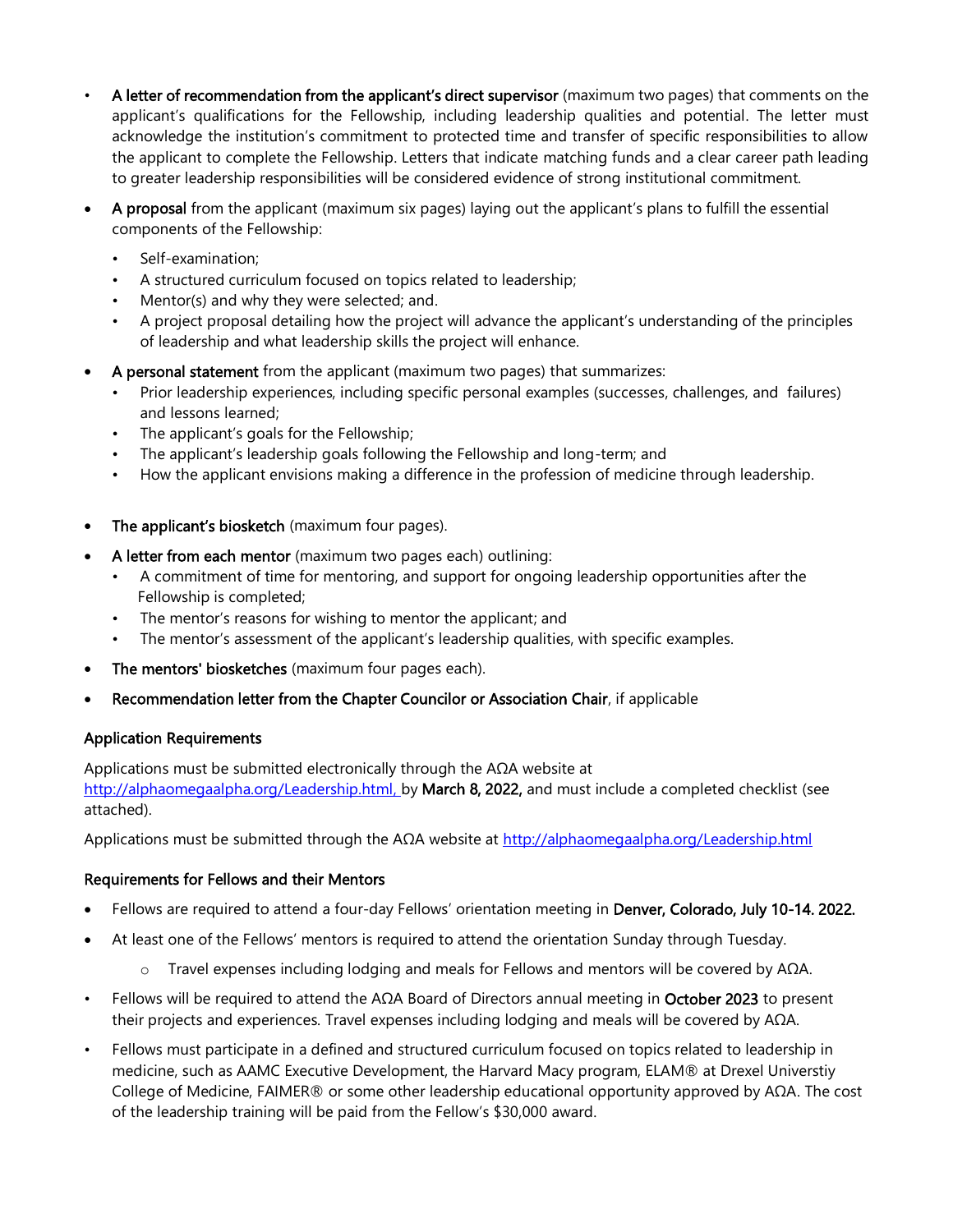- Fellows will meet with their AΩA Faculty Liaison on at least a bimonthly basis.
- During the fellowship year, Fellows will be encouraged to create a community of practice with each other, as a vehicle to encourage peer-to-peer mentoring and sharing of experiences.

#### Timetable

| March 8, 2022    | Deadline to submit application through the $A\Omega A$ website |
|------------------|----------------------------------------------------------------|
| May 13, 2022     | Announcement of 2022 AΩA Fellows in Leadership                 |
| July 1, 2022     | Program begins                                                 |
| July 10-14, 2022 | AΩA Fellows in Leadership Orientation, Denver, CO              |
| October 2023     | Presentation at $A\Omega A$ Board of Directors annual meeting  |

Questions about this program should be directed to Libby Appel at libby@alphaomegaalpha.org, or 720-859-4149.

All AΩA awards, fellowships, grants, and program submissions must be electronically submitted through the appropriate page on the AΩA website.

Last updated 9/1/21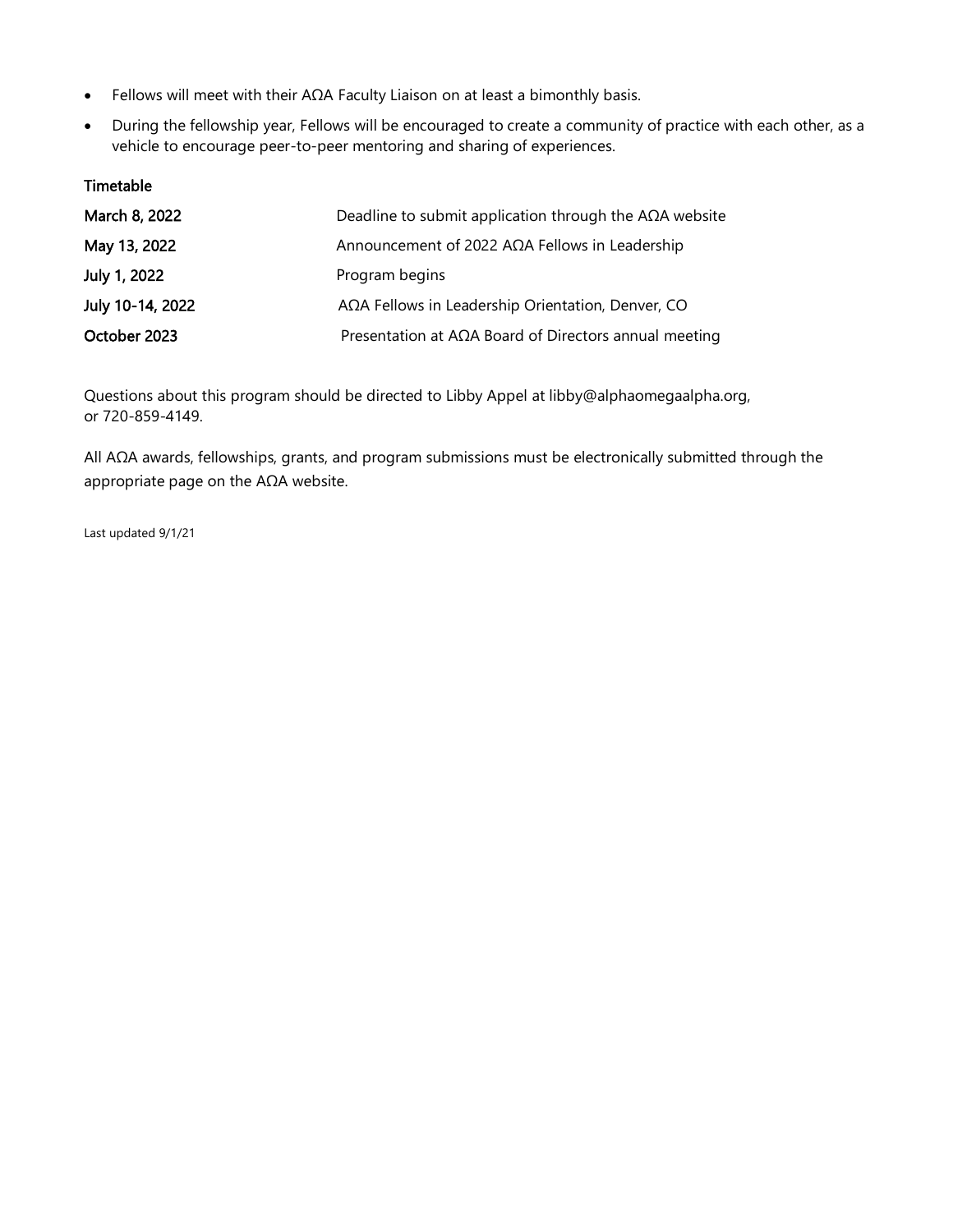## **Application: AΩA Fellow in Leadership**

Place your cursor in a box and type. The box will expand as needed. Tab to the next box. Print completed form & include with submission packet.

| <b>First name:</b>                      |              | <b>Last Name:</b> |  |         | $Degree(s)$ : |  |
|-----------------------------------------|--------------|-------------------|--|---------|---------------|--|
| $\mathbf{A}\Omega\mathbf{A}$ #          |              |                   |  |         |               |  |
| Address:                                | Cell Phone # |                   |  |         |               |  |
| E-mail address:                         |              |                   |  |         |               |  |
| <b>Institution name and</b><br>address: |              |                   |  |         |               |  |
| <b>Head of institution:</b>             |              |                   |  |         |               |  |
| $A\Omega A$ #:                          |              |                   |  |         |               |  |
| Head of institution<br>e-mail:          |              |                   |  |         |               |  |
| Mentor 1 name:                          |              |                   |  |         |               |  |
| $A\Omega A$ #:                          |              |                   |  |         |               |  |
| Mentor 1 address:                       |              |                   |  |         |               |  |
| Mentor 1 e-mail:                        |              |                   |  |         |               |  |
| Mentor 2 name:                          |              |                   |  |         |               |  |
| $A\Omega A$ #:                          |              |                   |  |         |               |  |
| Mentor 2 address:                       |              |                   |  |         |               |  |
| Mentor 2 e-mail:                        |              |                   |  |         |               |  |
| (If needed) Mentor 3<br>name:           |              |                   |  |         |               |  |
| $A\Omega A$ #:                          |              |                   |  |         |               |  |
| (If needed) Mentor 3<br>address:        |              |                   |  |         |               |  |
| (If needed) Mentor 3<br>e-mail:         |              |                   |  |         |               |  |
| $A\Omega A$ Councilor name:             |              |                   |  |         |               |  |
| $A\Omega A$ #:                          |              |                   |  |         |               |  |
| ΑΩΑ Councilor<br>address:               |              |                   |  | Phone # |               |  |
| AΩA Councilor e-mail:                   |              |                   |  |         |               |  |

#### Checklist for submission to AΩA Councilor or association chair

|                         | Item        | <b>Details</b>                                                                                                          | Max.<br>Pages | File Name             |
|-------------------------|-------------|-------------------------------------------------------------------------------------------------------------------------|---------------|-----------------------|
|                         | Application | Completed application                                                                                                   | $2 - 3$       | 1-Application.pdf     |
| Nomination<br>letter(s) |             | Reasons for nominating the applicant                                                                                    | 2 each        | 2-Nomination[1,2].pdf |
|                         |             | Applicant's personal and professional<br>qualifications for the nomination, specific<br>examples emphasizing leadership |               |                       |